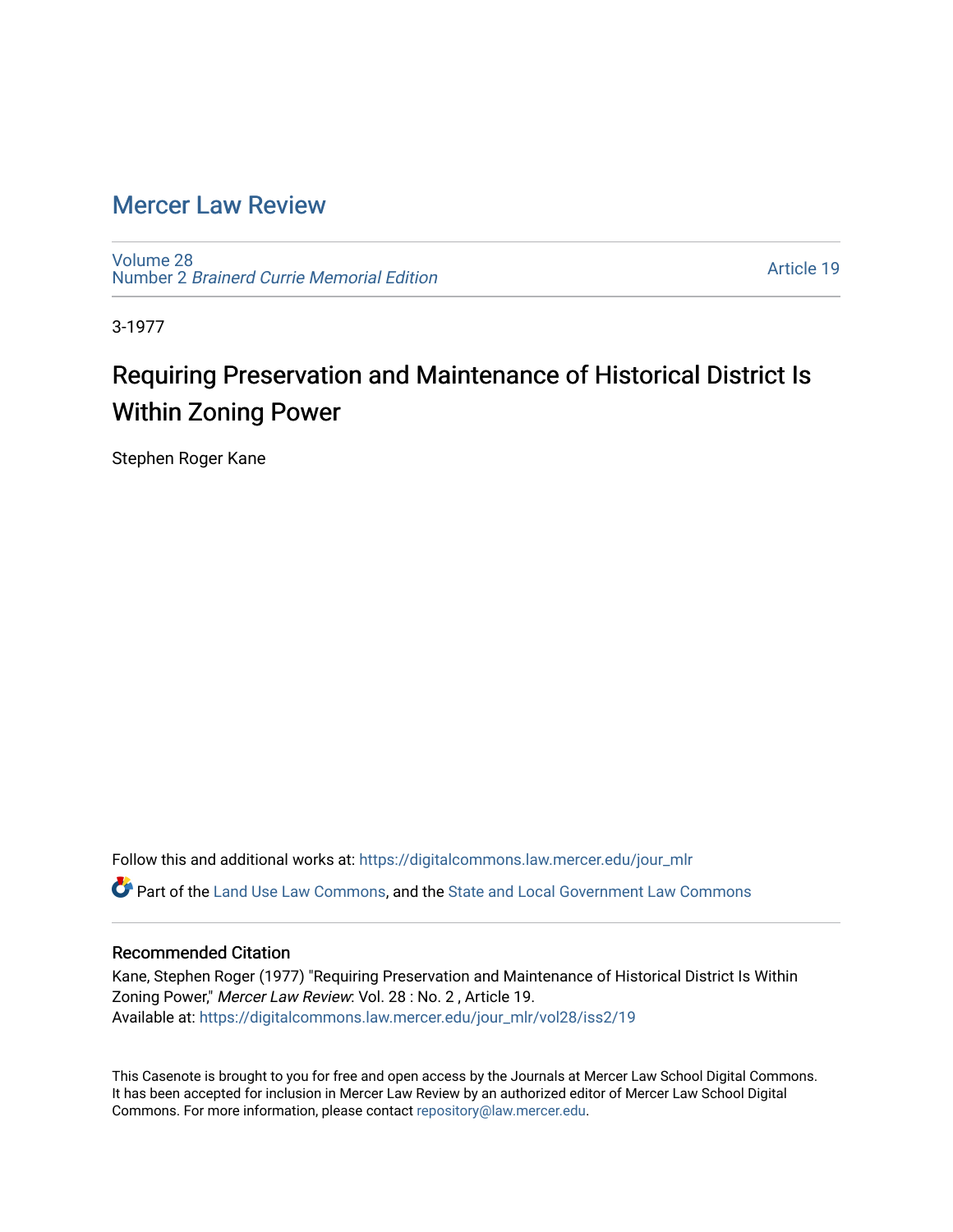## **Requiring Preservation and Maintenance of Historical District Is Within Zoning Power**

In *Maher v. New Orleans, I* the **U.S.** Court of Appeals for the Fifth Circuit considered the constitutionality of a municipal zoning ordinance regulating the preservation and maintenance of a historical district.<sup>2</sup> A three-judge panel' held that the New Orleans City Council's Vieux Carre Ordinance' was constitutional, since it provided enough objective criteria to determine which buildings in the Vieux Carre had historical and architectural value,<sup>5</sup> and that the ordinance did not unconstitutionally take property, either on its face or as applied to Maher.<sup>6</sup>

The plaintiff, Morris Maher, a Vieux Carre landowner, instituted this suit after he was rebuffed **by** the New Orleans City Council, two Louisiana courts' and a federal district court<sup>s</sup> in his attempt to demolish a Victorian Cottage and replace it with a seven-apartment, Spanish-style addition to his home. Maher asserted that the ordinance violated the Constitution's Fifth-Amendment Due Process Clause, since the discretionary power to preserve the "quaint and distinctive character of the Vieux Carre"9 did not provide the Vieux Carre Commission with enough objective administrative standards to determine which buildings had historical and architectural value. The plaintiff also contended that the ordinance, under the guise of being regulatory, was actually a taking of his property under the city's eminent-domain power, because it imposed an affirmative duty of maintenance upon the property owner<sup>10</sup> and "prohibited any economically reasonable use of the property."<sup>11</sup>

Preserving historical sites and landmarks is a proper use of the eminent-

**3.** One judge from the Third Circuit was sitting **by** designation.

4. **NEW** ORLEANs, **LA.,** Code **§65-1** through **§65-33** (1940). The Vieux Carre Ordinance, authorized **by** art. XIV, §22 of the Louisiana Constitution, created a nine-member commission charged with preserving "such buildings in the Vieux Carre [French Quarter] section of the city, as in the opinion of the Commission, shall have architectural and historical value and which should be preserved for the benefit of the people of the city and the state." Maher v. New Orleans, **371** F. Supp. **653** at **654-655 (E.D.** La. 1974).

**5. 516 F.2d** at **1067.**

6. *Id.*

**7.** For details on the history of the request for a demolition permit and subsequent actions, see Maher v. New Orleans, **256** La. **131, 135** So. **2d** 402 **(1970),** *aff 'g* 222 So. **2d 608** (La. **App. 1969).**

**8. 371** F. Supp. at 653.

9. *Id.* at 663.

10. 516 F.2d at 1065.

11. 371 F. Supp. at 662.

**<sup>1. 516</sup> F.2d 1051** (5th Cir. **1975),** cert. denied, *-* **U.S. - , 96 S.** Ct. **2225 (1976).**

<sup>2.</sup> The court said Maher was the first reported case in the federal courts **of** appeals to determine the constitutionality of laws preserving historical districts.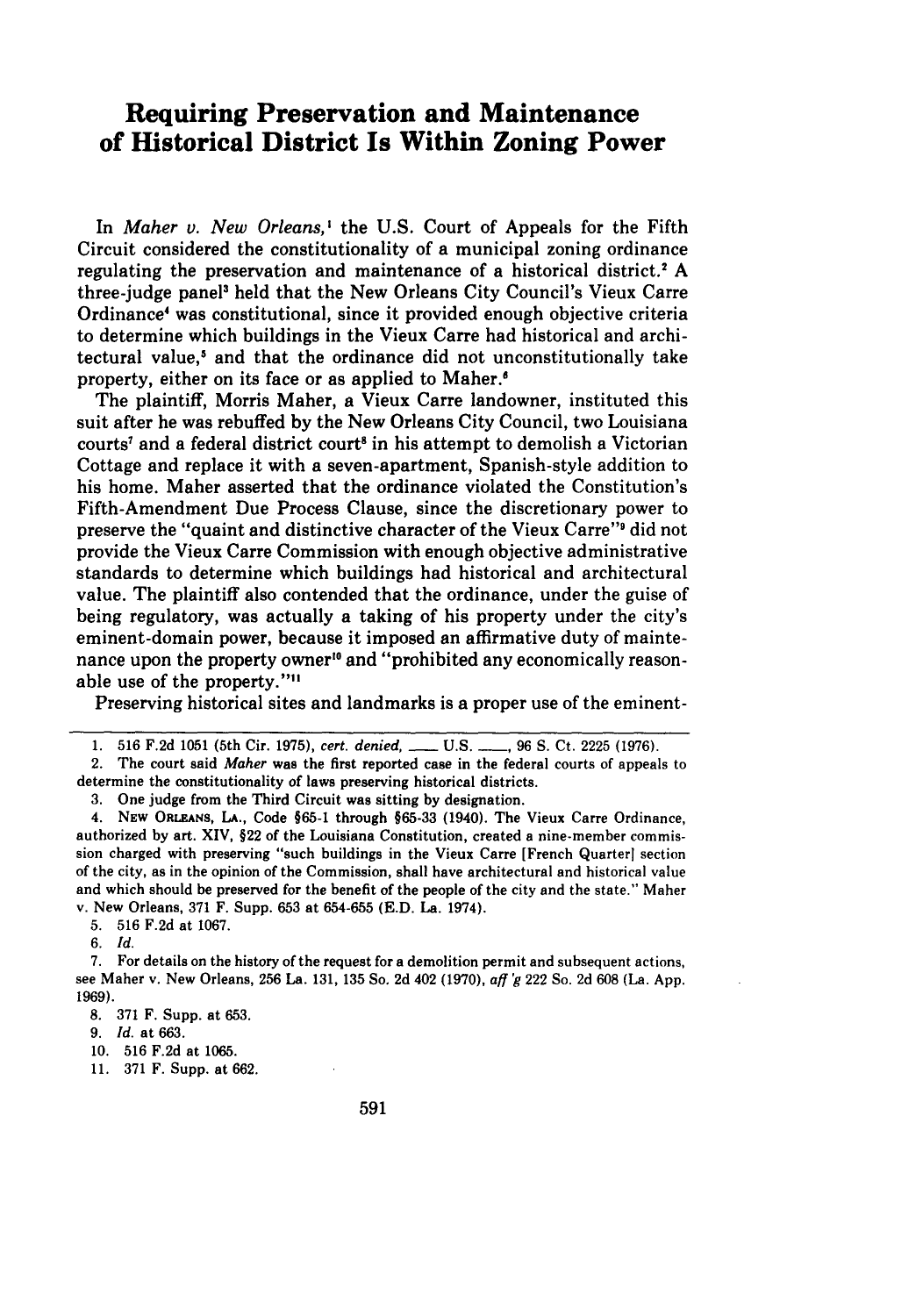domain power."2 *United States v. Gettysburg Electric Ry. <sup>13</sup>*firmly established this principle in 1896, when the federal government condemned railroad land to create the Gettysburg National Military Reservation. Since eminent domain requires compensation, however, it is costprohibitive for states and municipalities. States and local governments have turned instead to the police powers, most notably zoning restrictions, to protect historical sites without having to pay compensation."

*Village of Euclid v. Ambler Realty Co. <sup>5</sup>*is the landmark zoning case. Ambler Realty argued that Euclid's comprehensive zoning ordinance violated the Fourteenth-Amendment Due Process Clause. The Supreme Court, however, held that zoning plans were proper exercises of the police power, if they were not "clearly arbitrary and unreasonable, having no substantial relation to the public health, safety, morals or general welfare."<sup>16</sup> The Court noted that "[plroblems have developed, and constantly are developing, which require, and will continue to require, additional restrictions in respect of the use and occupation of private lands in urban communities."<sup>17</sup>

The *Euclid* principle was expanded to include aesthetic consideration in *Berman v. Parker,"* in which the Supreme Court upheld redevelopment legislation for the District of Columbia. This opening wedge has led some states to sustain the validity of zoning restrictions solely on the basis of aesthetics; yet most states allow aesthetics as only one of several considerations."

Interest in preserving historical sites has gained support in recent years, especially among the states. The Supreme Court of New Mexico in *City of Santa Fe v. Gamble-Skogmo, Inc.20* upheld Santa Fe's right to create a historical district without express legislative authority under the generalwelfare phrase of the state's zoning enabling act. The court thus affirmed a criminal conviction for violation of the building code for that historical district. Every state now has some form of historic-preservation law.<sup>21</sup> The federal government showed its interest in historic preservation by passing the National Historic Preservation Act of 1966,<sup>22</sup> which provides for the establishment of a National Register of historic sites, districts and structures. (The Vieux Carre district is included in this register.) The Act pro-

- 18. 348 U.S. 26 (1954).
- 19. *See* Annot., 21 A.L.R.3d 1222 (1968).
- 20. 73 N.M. 410, 389 P.2d 13 (1964).
- 21. 1975 **DUKE** L.J. at 999 n. 3.
- 22. 80 Stat. 915 (1966), 16 U.S.C.A. §§ 470-470n (1974).

<sup>12.</sup> *See* Note, *Use of Zoning Restrictions to Restrain Property Owners from Altering or Destroying Historical Landmarks,* 1975 **DUKE** L.J. 999 (1975).

**<sup>13.</sup>** 160 U.S. 668 (1896).

<sup>14. 1975</sup> **DUKE** L.J. at 1000. See also Annot., 41 A.L.R.3d 1397 (1972).

<sup>15. 272</sup> U.S. 365 (1926).

<sup>16.</sup> *Id.* at 395.

<sup>17.</sup> *Id.* at 386, 387.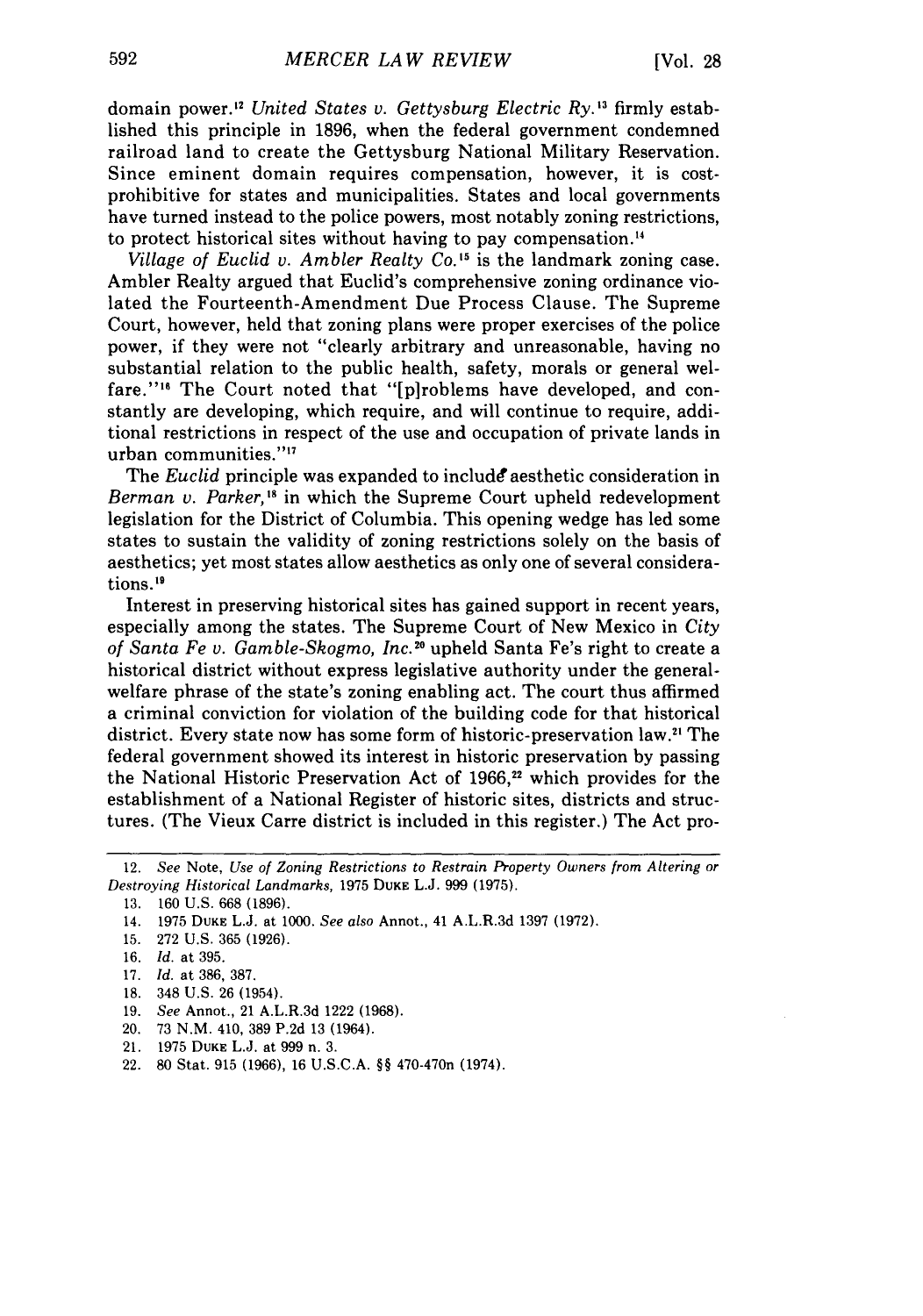vides financial encouragement to protect historical lands and buildings at the state and local level and established an Advisory Council on Historic Preservation to coordinate public and private preservation efforts.

Once a zoning regulation has satisfied the general tests applicable to the scope of the police power, the major question is whether a zoning law requiring preservation and maintenance of historic property is an unconstitutional, uncompensated taking. The Supreme Court established some guidelines in *Mugler v. Kansas*,<sup>23</sup> which arose after the state forbade the sale or manufacture of intoxicating liquors for all but medicinal purposes. The plaintiff's land had lawfully been used as a brewery; he contended the new Kansas law took his property without compensation, since the law destroyed the purpose for which the land had been used and almost completely diminished the value of the property. Justice Harlan, speaking for the Supreme Court, said:

Such legislation does not disturb the owner in the control or use of his property for lawful purposes, nor restrict his right to dispose of it **....** The power which the states have of prohibiting such use by individuals of their property as will be prejudicial to the health, the morals, or the safety of the public, is not. **. .** burdened with the condition that the state must compensate such individual owners for pecuniary losses they may sustain.<sup>24</sup>

Since the government was merely restricting the uses to which plaintiffs property could be put and had not actually confiscated the land, there was no "taking" and no need for compensation.

This rationale was expanded by Justice Brandeis in his dissent in *Pennsylvania Coal Co. v. Mahon.25* "Every restriction upon the use of property imposed in the exercise of the police power," he wrote, "deprives the owner of some right theretofore enjoyed, and is, in that sense, an abridgement by the state of rights in property without making compensation."<sup>26</sup> Restrictions imposed to protect the public health, safety or morals were not confiscatory if they were appropriate means to achieve the public end. Justice Brandeis said the restrictions prevented the property owner from using his land in a way that interfered with the public's rights. If the

26. *Id.* at 417.

<sup>23. 123</sup> U.S. 623 (1887). See also Sax, Takings and the Police Power, 74 YALE L.J. 36 (1964).

<sup>24. 123</sup> U.S. 629. This non-compensation rationale is more popularly referred to as the "obnoxious use" test and is one of three tests currently employed by the courts when considering whether a taking has occurred. *See* 1975 **DUKE** L.J. at 1003 n. 20.

<sup>25. 260</sup> U.S. 393 (1922). Justice Holmes wrote in the majority opinion what has now become the diminution-in-value theory: "Government hardly could go on if to some extent values incident to property could not be diminished without paying for every such change in the general law **....** [S]ome values are enjoyed under an implied limitation and must yield to the police power. But obviously the implied limitation must have its limits or the contract and due process clauses are gone." 260 U.S. at 413.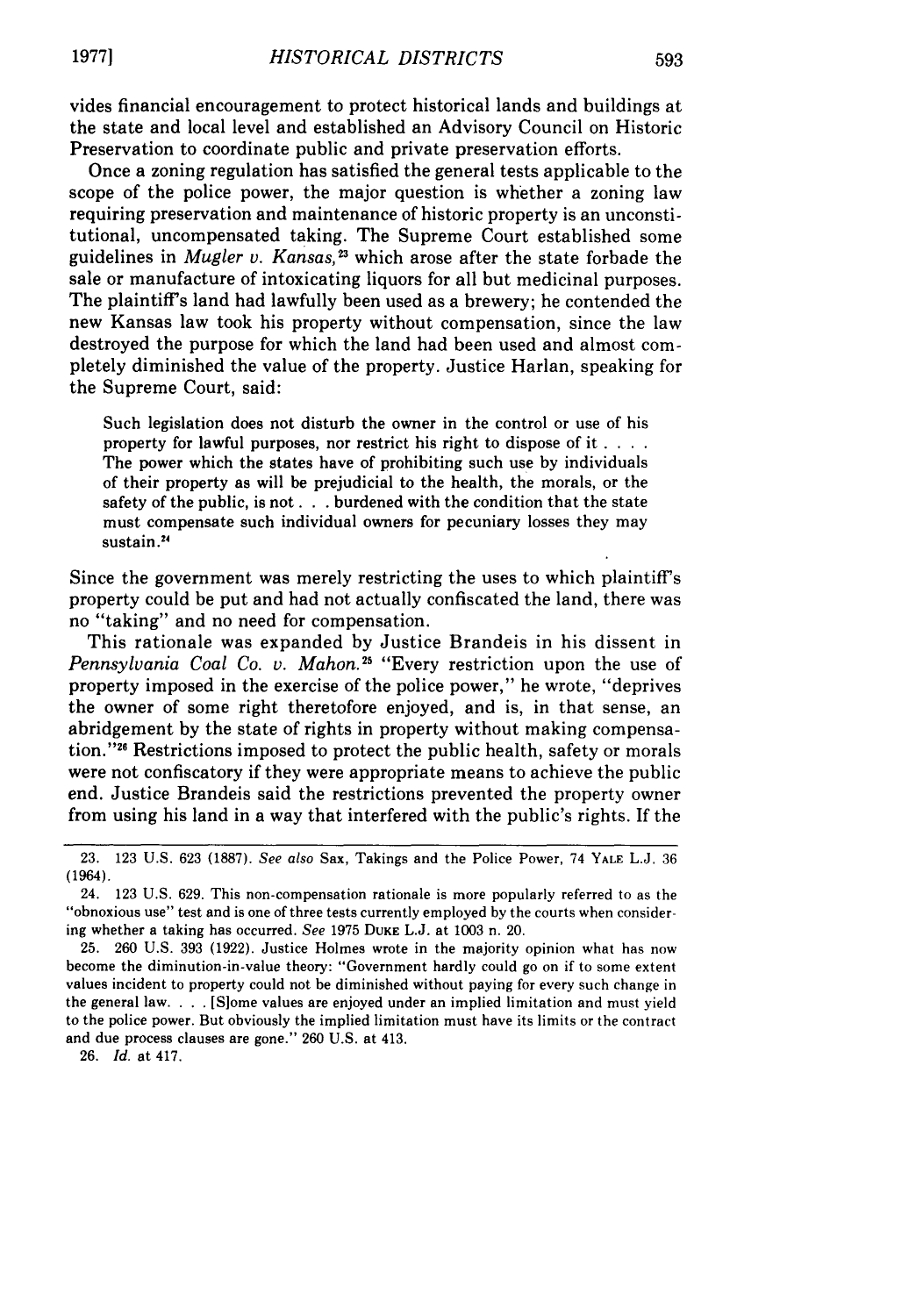public's rights changed, the offending private use might once again be legal.

The ideas of *Mugler* and *Pennsylvania Coal* were reiterated in *Goldblatt v. Town of Hempstead.*<sup>27</sup> A unanimous Supreme Court upheld Hempstead's right to regulate excavation below the water line, even though the regulation might force a sand-and-gravel company to cease operations on its 38-acre tract. The zoning ordinance was valid because it was related to public safety, the Court said, and the defendant failed to overcome a presumption that the exercise of police power in this manner was proper. This case stands for two propositions: (1) Depriving property of its most beneficial use does not render an otherwise valid exercise of the police power unconstitutional; and (2) while there is not a definitive standard "to determine where regulation ends and taking begins . . **.** [tlo justify the state in interposing its authority in behalf of the public it must appear  first that the interests of the public . . . require such interference; and second, that the means are reasonably necessary for the accomplishment of the purpose and not unduly oppressive upon individuals."<sup>2</sup>

In deciding *Maher,* the Court began its analysis by determining whether the Vieux Carre Ordinance was a proper exercise of the police power and whether the police-power objective was legitimate. Relying on *Euclid* and *Berman,* the court said the police powers were "rich and flexible" and that "a legislature has the authority to respond to economic and cultural developments cast in a different mold and to essay new solutions to new problems."<sup>29</sup> The judges noted that many states, plus the federal government, considered historical preservation to be a legitimate state concern.<sup>30</sup> The values advanced by use of the police power did not have to be directed especially toward economics, health or safety in their "narrowest sense," they said; instead, police power values were "spiritual as well as physical, aesthetic as well as monetary."<sup>31</sup>

In *Stone v. City of Maitland*,<sup>32</sup> the Fifth Circuit had said a zoning ordinance may be sustained under the police power even though it was designed only to "enhance the aesthetic appeal of a community" and to maintain the "value of scenic surroundings" and "the preservation of the quality of our environment."3 The Vieux Carre Ordinance was one of the

29. 516 F.2d at 1059.

- 31. *Id.* at 1060-1061, *quoting* Berman v. Parker, 348 U.S. at 33.
- 32. 446 F.2d 83 (5th Cir. 1971).
- 33. 516 F.2d at 1060, *quoting* Stone v. City of Maitland, 446 F.2d at 89.

<sup>27. 369</sup> U.S. 590 (1962).

<sup>28.</sup> *Id.* at 594-595. The Court also said, "Although a comparison of values before and after is relevant, see *Pennsylvania Coal Co. v. Mahon, supra,* it is by no means conclusive, see *Hadacheck v. Sebastian* [239 U.S. 394 (1915)] where a diminution in value from \$800,000 to \$60,000 was upheld." *Id.* at 594. The Supreme Court has upheld other regulations that diminish the value of property in Walls v. Midland Carbon Co. 354 U.S. 300 (1920) (preservation of natural gas resources), and Lawton v. Steele, 152 U.S. 133 (1894) (fisheries).

<sup>30.</sup> *Id.* at 1059-1060 n. 44.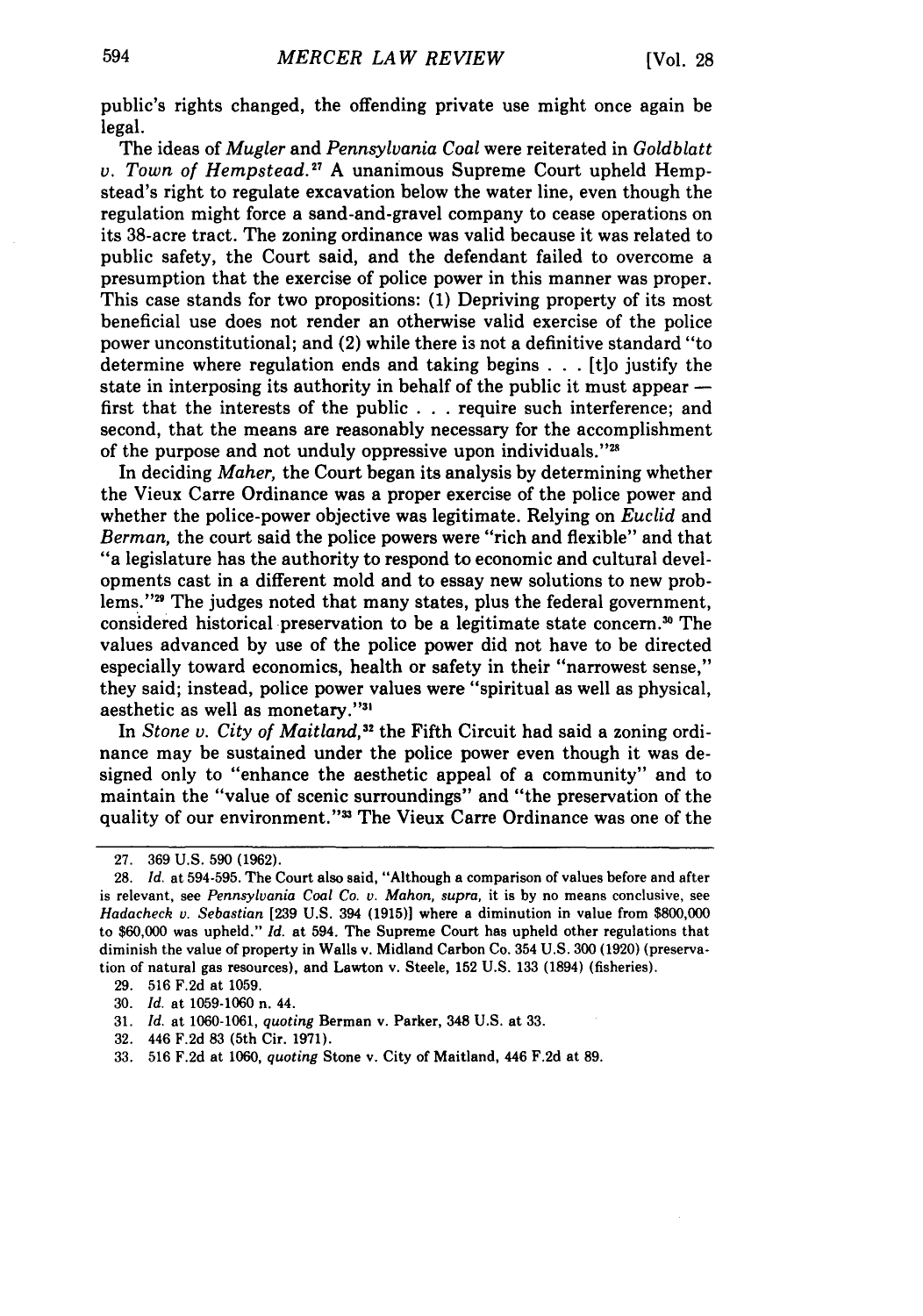first to use aesthetics as a major consideration in improving the value and the appeal of community life. The New Orleans French Quarter was also one of the nation's prime historic districts, registered in the National Register of Historic Places. Thus, nationwide sentiment for preserving the country's historical heritage led the Fifth Circuit to conclude that the objective of the Vieux Carre Ordinance fell within the police power.

To satisfy due process, the application of the objective had to be reasonable and not arbitrary. The court noted that the ordinance applied to a well defined geographic area; that it established a commission with defined methods of selection and defined qualifications; that the commission reviewed all plans for demolition, renovation or construction of the Vieux Carre and reported its recommendations to the Department of Safety and Permits, which either would or would not issue a permit; and that the ordinance provided for appeal to the City Council. The city admitted and the court recognized that no official standards were established to direct the commission in making its recommendations, but "concerns of aesthetics or historical preservation do not admit to precise quantification."34 Citing *Berman,* the judges said the zoning purposes did not have to be drawn "to prejudge the outcome in each case, precluding reasonable administrative discretion."35

There were enough safeguards to provide proper guidelines and limit Commission arbitrariness. First, the Louisiana Supreme Court had considered this regulation in 1941 and interpreted its purpose as being "to preserve the antiquity of the whole French and Spanish quarter, the tout ensemble."<sup>36</sup> The mandate to preserve the distinctiveness of the Vieux Carre "takes clear meaning from the observable character of the district to which it applies."37 Thus, commission members would be guided by objective standards such as historical records, pictures and studies on the "nature and appearance of the French Quarter at earlier times."<sup>38</sup> These facts, coupled with the requirement of historians, architects and other professionals on the Vieux Carre Commission and the provision for review of decisions by the City Council, limited arbitrariness. Therefore, the Fifth Circuit concluded that the zoning ordinance preserving the historical district did not violate the Due Process Clause, since it did not delegate unreasonable or arbitrary power to the Vieux Carre Commission.

The court also considered whether it was confiscatory to impose an affirmative duty of maintenance on an owner of historical property without

38. 516 F.2d at 1063.

<sup>34. 516</sup> F.2d at 1062.

<sup>35.</sup> *Id.*

<sup>36.</sup> City of New Orleans v. Pergament, 198 La. 853, ..., 5 So. 2d 129, 131 (1941), quoted at 371 F. Supp. at 663.

<sup>37. 516</sup> **F.2d** at 1063. This language was adopted by the court from Town of Deering ex rel. Bittenbender v. Tibbets, 105 N.H. 481, 202 A.2d 232 (1964), in which a state court considered the zoning of a historical district.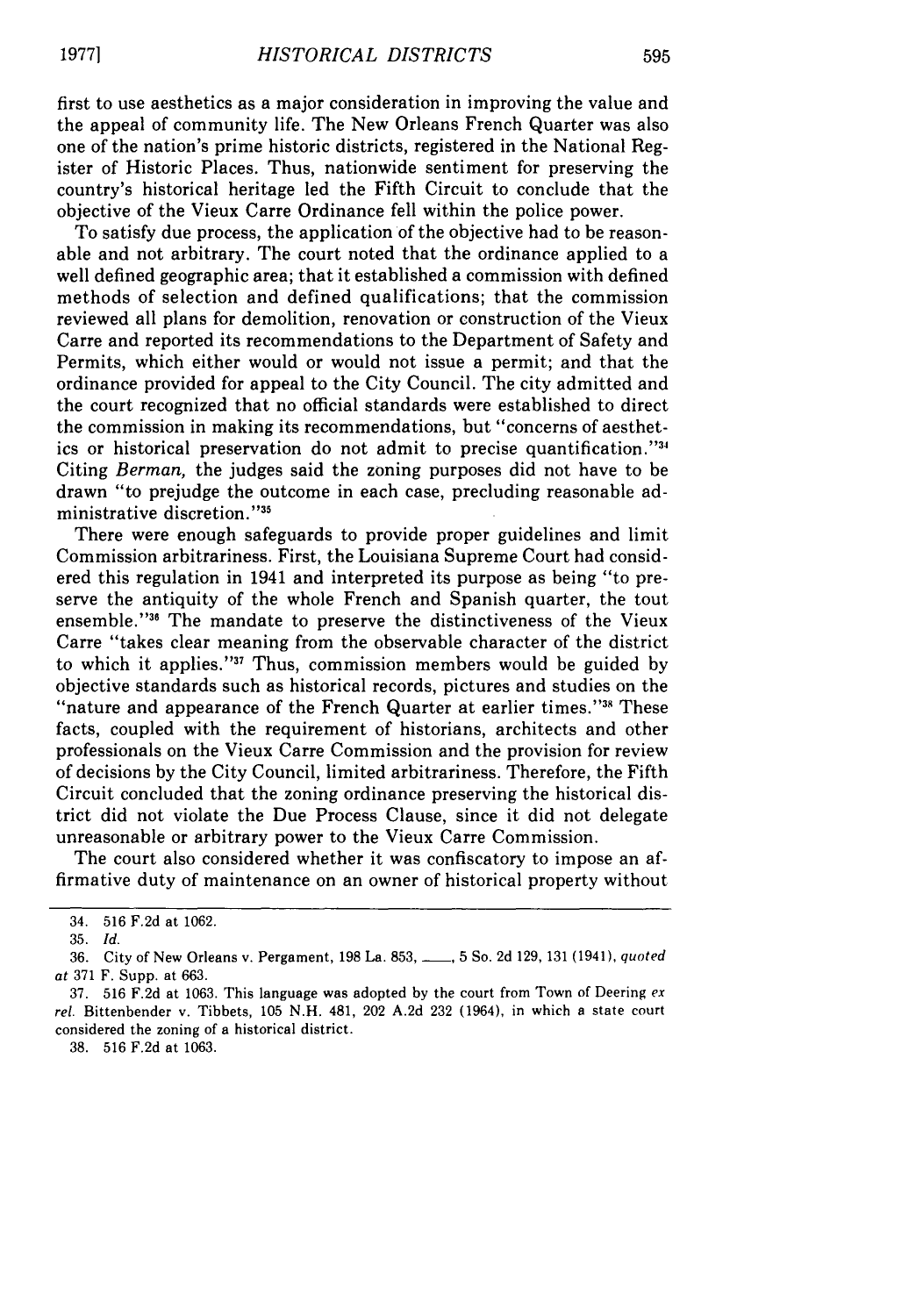furnishing economic incentives. The Fifth Circuit said the Supreme Court had repeatedly made clear that an otherwise valid exercise of police power was not rendered unconstitutional simply because its enforcement kept property from achieving its full economic potential. Maher was unable to show the court that he could not receive a reasonable rental income or that he could not sell his property or that other potential uses of the land were foreclosed because of the zoning ordinance. That the owner might have to make out-of-pocket expenditures to remain in compliance with the regulation did not, per se, make the regulation taking. The maintenance requirement was likened to ordinances mandating fire sprinklers for safety and sewage disposal for health purposes.

Relying heavily on *Goldblatt,* the judges observed that a regulation prohibiting property uses "adverse to the public weal [was] not controlled by the doctrine of eminent domain."39 Adopting reasoning from *Mugler,* the court said the state need not be burdened with compensating individual owners for their pecuniary loss. Refusal to grant the plaintiff a demolition permit and authority to replace the Victorian Cottage with a Spanishstyle apartment was not constitutionally distinguishable from ordinances regulating building heights, set back requirements and use limitations, the court said. That owner might expend money in compliance with the ordinance and that his land may have been diminished in value were merely consequences of a rational means of achieving a legitimate state purpose.

Although a state could, of course, aid a landowner effected by the ordinance, it was not required to do so. Thus, the Fifth Circuit found the Vieux Carre Ordinance not to be an unconstitutional taking even though it required landowners to make repairs on their property. Yet the Court said that not "every application of such an ordinance would be beyond constitutional assault."<sup>40</sup>

*Maher v. New Orleans* surely is welcomed by the many cities across the country that have or contemplate zoning ordinances to maintain and preserve historical districts.

The court's reasoning is realistic, well thought out and succinctly developed. This decision can be justified on the more traditional grounds of community economic welfare,<sup>41</sup> although the court properly put greater emphasis on quality of life. Under the Fifth Circuit's rationale, the destruction of historic property can be considered a public harm to be checked by the flexible police power. *Maher's* strength is its balancing of individual and public rights,<sup>42</sup> apparent in the court's rationale. The decision, as it stands, offers a modicum of protection to the landowner, since his prior use of the historical land, if not obnoxious to the public weal, is

<sup>39.</sup> *Id.* at 1065.

<sup>40.</sup> *Id.* at 1067.

<sup>41.</sup> *See* 516 F.2d at 1061, where the court mentions a "legitimate economic and social policy." *See* also 371 F. Supp. at 663.

<sup>42.</sup> *Cf.* 1975 **DUKE** L.J. at 1018-1019.